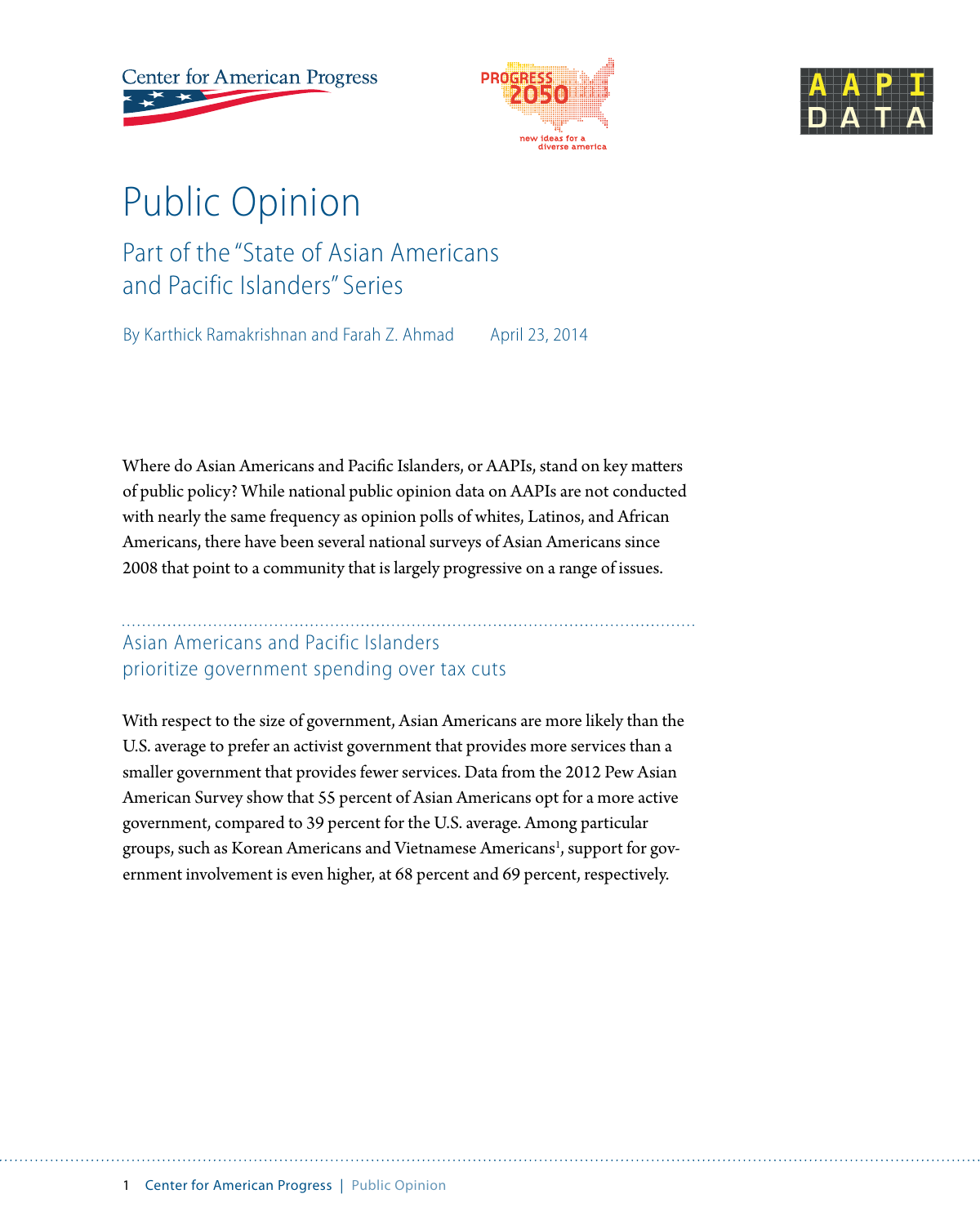#### **FIGURE 5.1 Views on size and role of government**



Note: The original question was: "If you had to choose, would you rather have a smaller government providing fewer services or a bigger government providing more services?"

Source: The Pew Research Center, "The Rise of Asian Americans" (2013), available at http://www.pewsocialtrends.org/files/2013/04/Asian-Americans-new-full-report-04-2013.pdf.

Another way to gauge AAPI opinion on fiscal matters is to examine their opinions on tax increases and cuts in government spending as ways to reduce the federal deficit. The 2012 National Asian American Survey asked both of these questions to a nationally representative sample of Asian Americans and Pacific Islanders. As the results As the results indicate (see Figure 5.2), Asian Americans and Pacific Islanders are much more likely to support than oppose tax increases on high earners as a way to reduce the federal deficit. This was the proposal favored by President Barack Obama and the Democratic Party in 2012, and we see net support for this policy even among those Asian Americans whose income levels would have subjected them to higher income taxes. The alternate proposal—favored by former Gov. Mitt Romney (R-MA) and House Budget Committee Chairman Paul Ryan (R-WI) in 2012 and many Republican leaders since then—is to rely exclusively on cuts in government spending to reduce the federal deficit. Here, only 25 percent of Asian Americans and 26 percent of Pacific Islanders supported a cuts-only approach to reducing the federal deficit.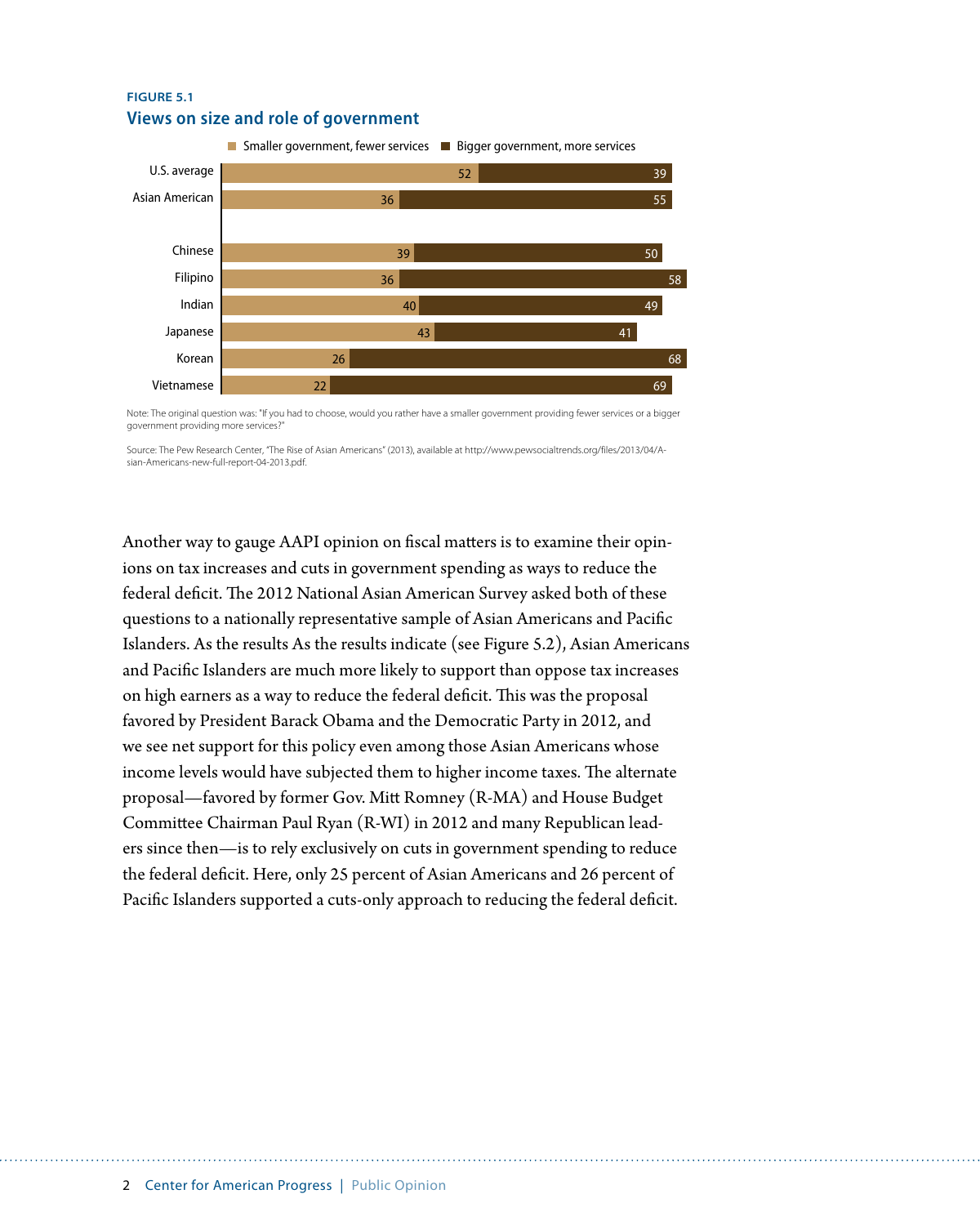#### **FIGURE 5.2 Support for tax increases on high earners as a means to reduce the federal deficit**



Note: The original question gauged the extent of agreement or disagreement with the following statement: "In order to reduce the national deficit, the federal government should raise taxes on those earning more than \$250,000 a year."

Source: Authors analysis of Karthick Ramakrishnan and Taeku Lee, "National Asian American Survey, 2012" (Ann Arbor, MI: Resource Center for Minority Data, forthcoming).

## Asian Americans and Pacific Islanders are strong supporters of environmental protection

When it comes to attitudes toward environmental protection, past surveys of the general population have taken two different approaches:

- To ask individuals if they self-identify as an environmentalist
- To present respondents with a tradeoff of choosing between more environmental protection with some risk to economic growth and the converse of more economic growth with some risk to the environment

The 2012 National Asian American Survey asked both of these questions and found that Asian Americans and Pacific Islanders rank much higher on their commitment and identification with environmentalism than the rest of the U.S. population.

As Figure 5.3 indicates, 69 percent of Asian Americans consider themselves environmentalists, about 30 points higher than the national average. Among some groups, including Chinese and Vietnamese, the proportions are even higher. Pacific Islanders are also more likely to self-identify as environmentalists than the national average, although the difference is smaller than it is for Asian Americans. Interestingly, young Asian American adults are not the ones most likely to selfidentify as environmentalists. Only 57 percent of young Asian Americans, those between 18 and 24 years old, identified as an environmentalist compared to 75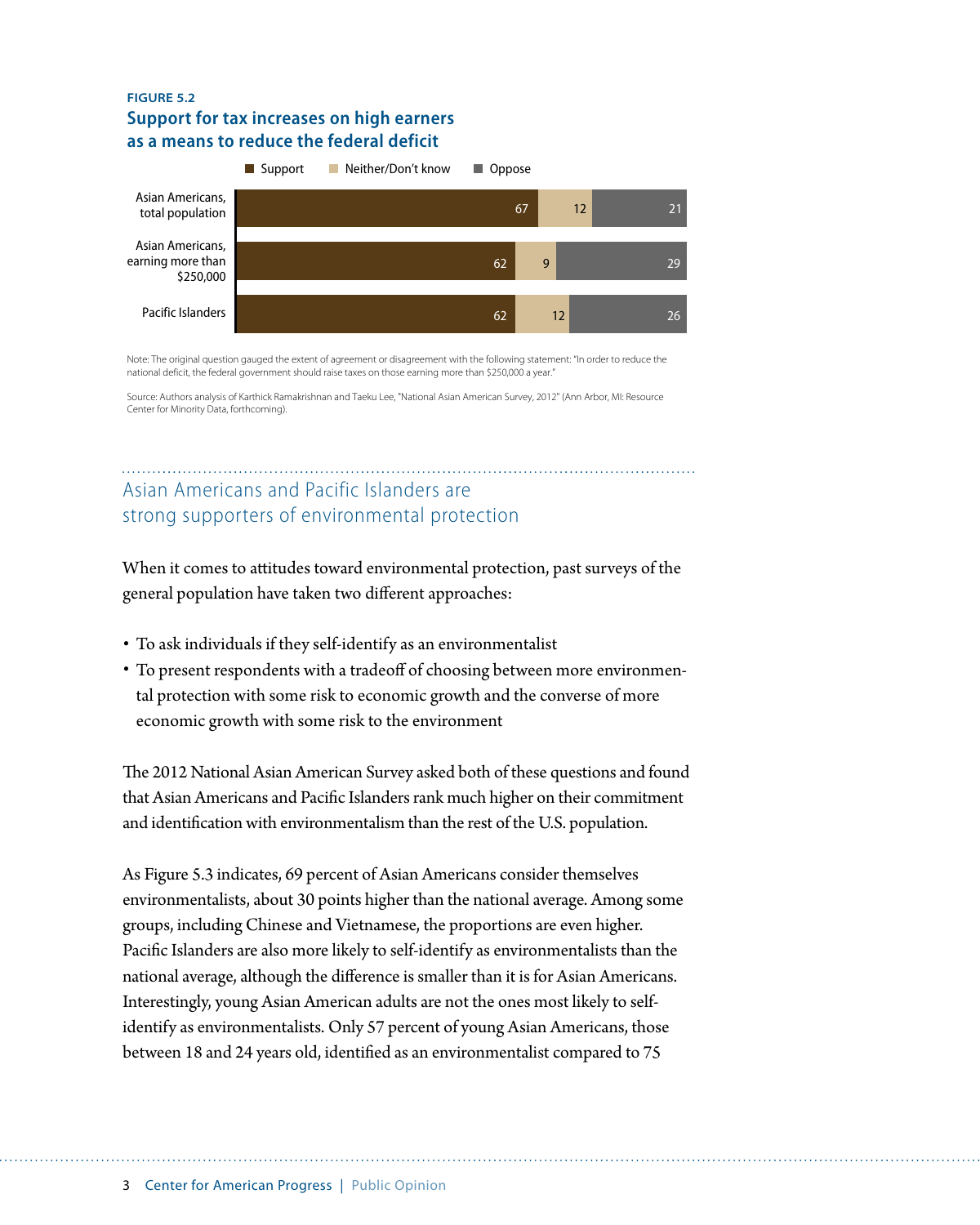percent of those age 64 and older, the age group most likely to identify as environmentalists. Finally, as Figure 5.3 indicates, Asian Americans and Pacific Islanders are significantly more likely than the national average to prioritize environmental protection over economic growth. This sentiment is especially strong among young adults, and among Indian Americans, Japanese Americans, and Korean Americans.



#### **FIGURE 5.3 Environmental attitudes among Asian Americans and Pacific Islanders**

Note: The original questions were: "Do you consider yourself an environmentalist?" and "Which one of these statements about the environment and the economy do you most agree: Protection of the environment should be given priority, even at the risk of curbing economic growth, OR Economic growth should be given priority, even if the environment suffers to some extent."

Source: Authors analysis of Karthick Ramakrishnan and Taeku Lee, "National Asian American Survey, 2012" (Ann Arbor, MI: Resource Center for Minority Data, forthcoming).

## Education ranks high among the list of concerns for Asian Americans

Among the issues that Asian Americans care about, education ranks high, whether in terms of access or affordability. The 2012 National Asian American Survey gave respondents a list of issues "people have mentioned as challenges they face" and then asked to assess "how serious of a problem each is for you and your family." Education-related issues were at the top of the list in terms of problem severity, with 40 percent of respondents indicating that the quality of schools is a very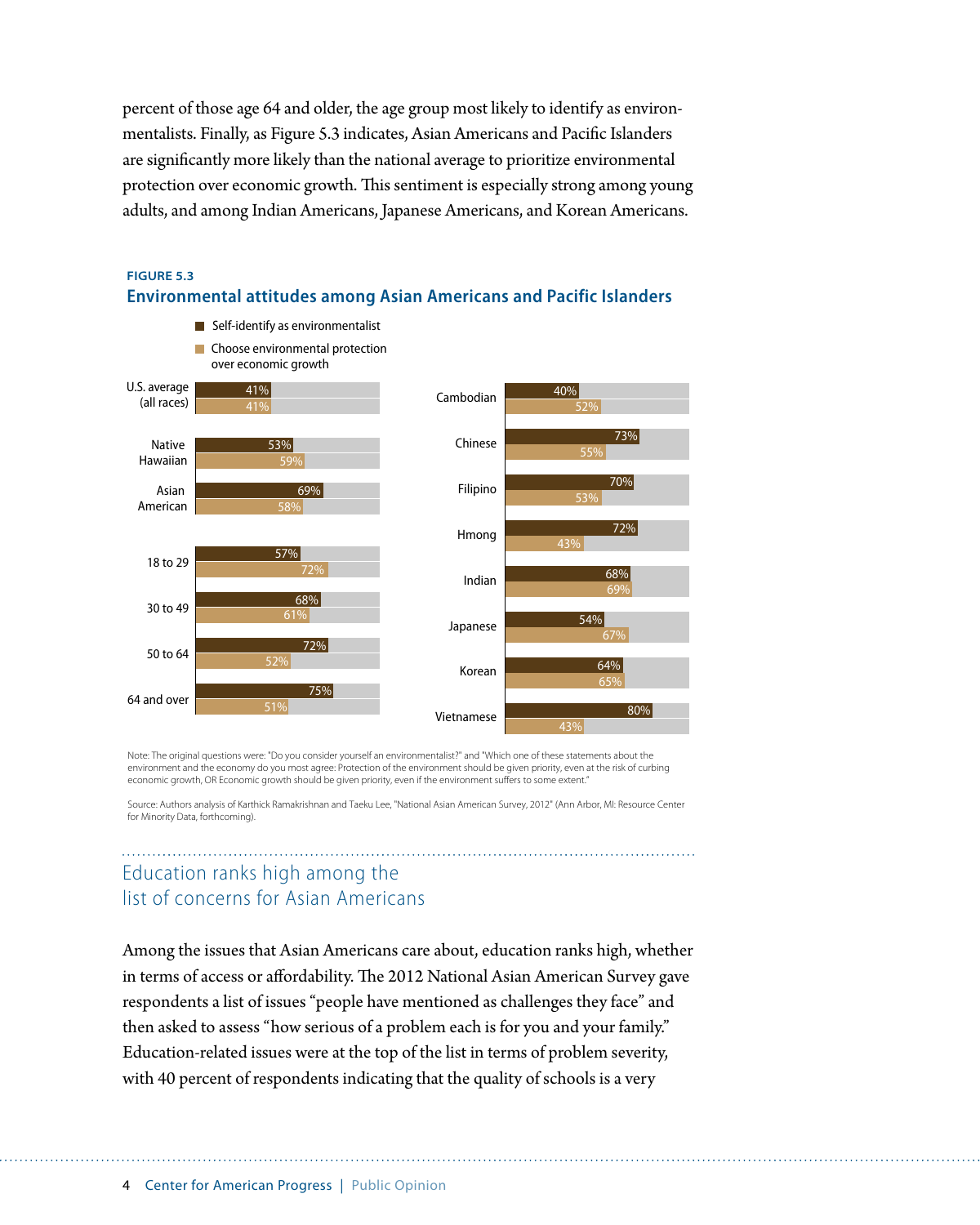serious problem. The problem of bullying in schools is also a significant issue for Asian American families, as 37 percent identify it as a very serious problem.<sup>2</sup> Finally, the affordability of higher education was also a significant concern, with 42 percent identifying the cost of college and 33 percent identifying college debt as very serious problems.

#### **FIGURE 5.4 Proportion of Asian Americans identifying problem as "very serious" for self and family**



Respondents evaluated the importance of challenges they face

Note: The original question was: "Here are some issues other people have mentioned as challenges they face. Please tell me how serious of a problem each is for you and your family: Not at all serious, not very serious, fairly serious, or very serious." Don't Know and refuse responses were excluded from the analysis.

Source: Authors analysis of Karthick Ramakrishnan and Taeku Lee, "National Asian American Survey, 2012" (Ann Arbor, MI: Resource Center for Minority Data, forthcoming).

## The school bullying is a serious concern and varies across subgroups

When it comes to the problem of school bullying, we find significant variation across national origin groups, with Southeast Asian and South Asian groups much more likely to report it as a serious problem. For example, 71 percent of Hmong respondents, 52 percent of Indian respondents, and 46 percent of Filipino respondents indicated that school bullying was a very serious problem for their families, while the comparable proportions of Chinese, Japanese, and Korean Americans were below 30 percent.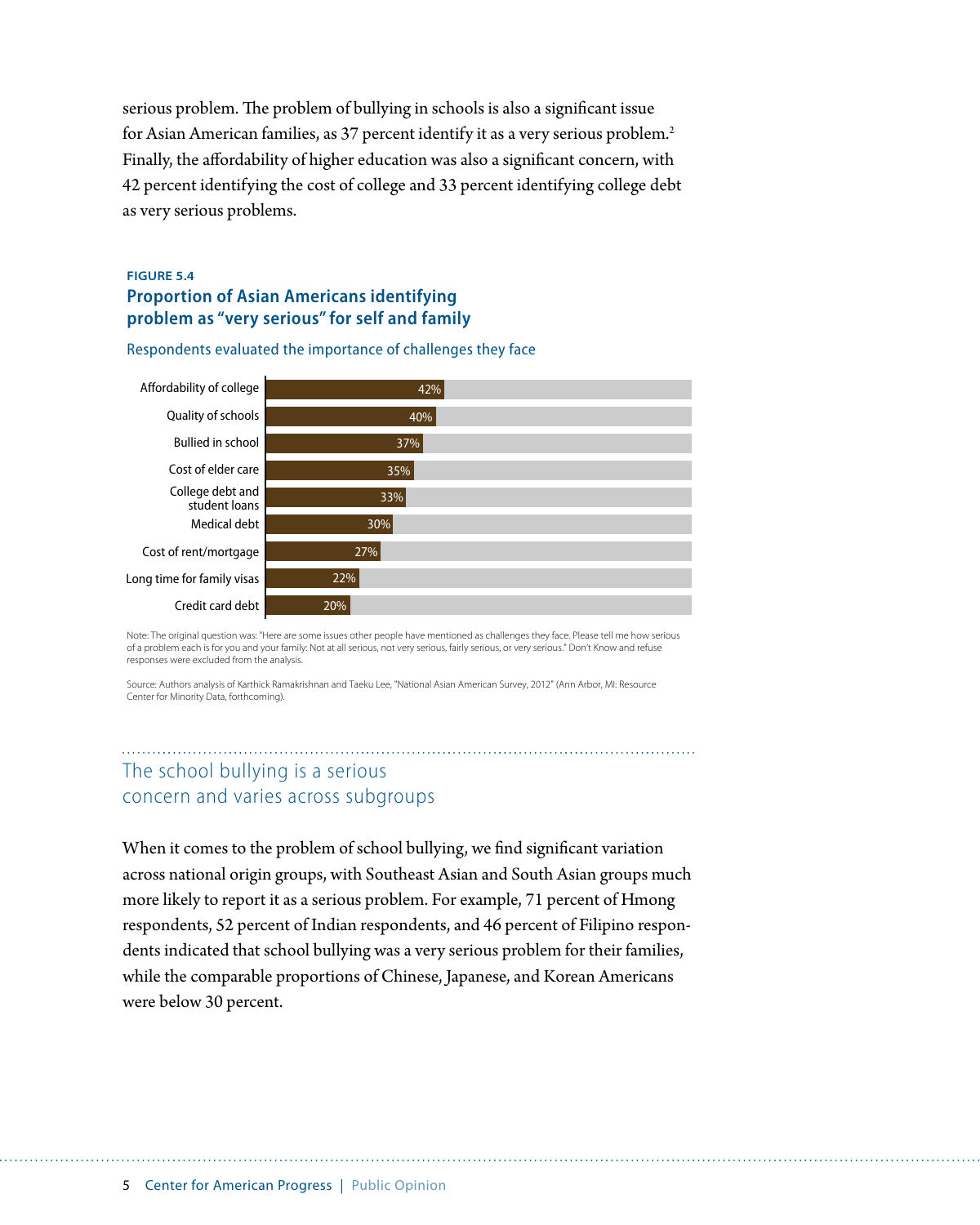



Note: The original question was "Here are some issues other people have mentioned as challenges they face. Please tell me how serious of a problem each is for you and your family: Not at all serious, not very serious, fairly serious, or very serious: Getting Bullied in School." Don't Know and refuse responses were excluded from the analysis.

Source: Authors analysis of Karthick Ramakrishnan and Taeku Lee, "National Asian American Survey, 2012" (Ann Arbor, MI: Resource Center for Minority Data, forthcoming).

## Asian Americans support a pathway to citizenship for undocumented immigrants

On the issue of undocumented immigration, Asian Americans are decidedly in favor of a pathway to citizenship. Questions on support for a pathway to citizenship were included in both the 2008 and 2012 National Asian American Survey. As Figure 5.6 indicates, a solid majority of Asian Americans in 2012—58 percent—supported a path to citizenship for undocumented immigrants. This is a major change in opinion from 2008, when just about a third of respondents supported a path to citizenship and 46 percent were opposed.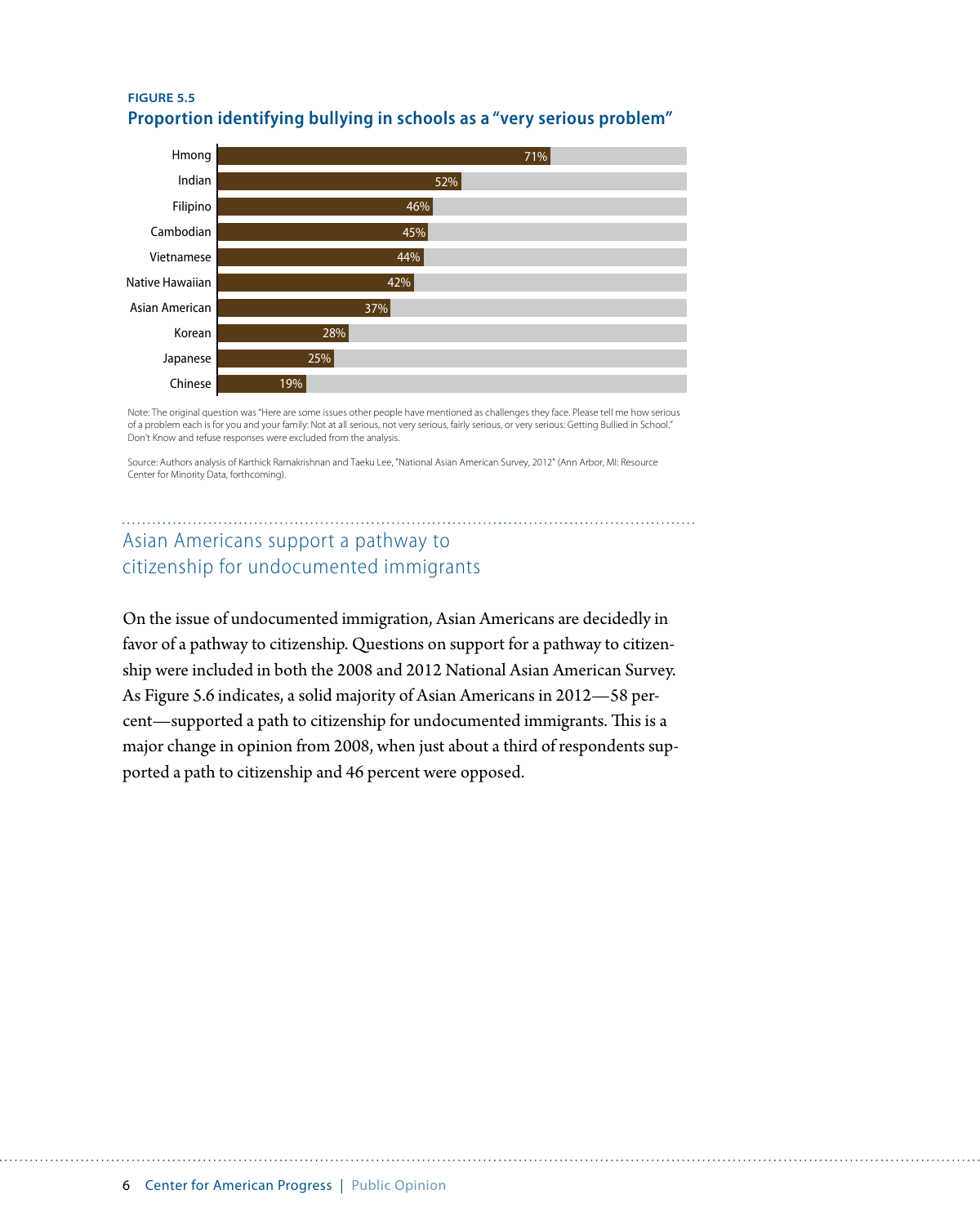#### **FIGURE 5.6 Support for pathway to citizenship among Asian Americans**

| 2008    |     |                                       |     |                      |     |
|---------|-----|---------------------------------------|-----|----------------------|-----|
|         | 32% | 22%                                   |     |                      | 46% |
| 2012    |     |                                       |     |                      |     |
|         |     |                                       | 58% | 16%                  | 26% |
| ■ Agree |     | Neither agree nor disagree/Don't know |     | <b>Disagree</b><br>п |     |

Note: The originial questions gauged the extent of agreement or disagreement with the following statements: In 2008: "The U.S. should provide a path to citizenship for people in this country illegally." In 2012: "Undocumented immigrants should have the opportunity to eventually become U.S. citizens."

Source: Authors analysis of Karthick Ramakrishnan and Taeku Lee, "National Asian American Survey, 2008" (Ann Arbor, MI: Resource Center for Minority Data, 2011) and Karthick Ramakrishnan and Taeku Lee, "National Asian American Survey, 2012" (Ann Arbor, MI: Resource Center for Minority Data, forthcoming).

## Asian Americans are net supporters of the Affordable Care Act

A key aspect to the issue of health care is public opinion on the Affordable Care Act, or ACA, sometimes referred to as Obamacare. Surveys of the general population have shown that about 38 percent of Americans have a favorable impression of the law, and a greater proportion—46 percent—have an unfavorable impres- $\sin$ .<sup>3</sup> Support has varied significantly across racial and ethnic groups, with significant opposition among non-Hispanic whites—with an average of 36 percent favorable and 50 percent favorable during the time of the 2012 National Asian American Survey—to majority support among Latinos—averaging 51 percent favorable and 29 percent unfavorable—to very strong support among African Americans—averaging 62 percent favorable, while 17 percent were unfavorable.<sup>4</sup>

How do Asian Americans and Pacific Islanders compare?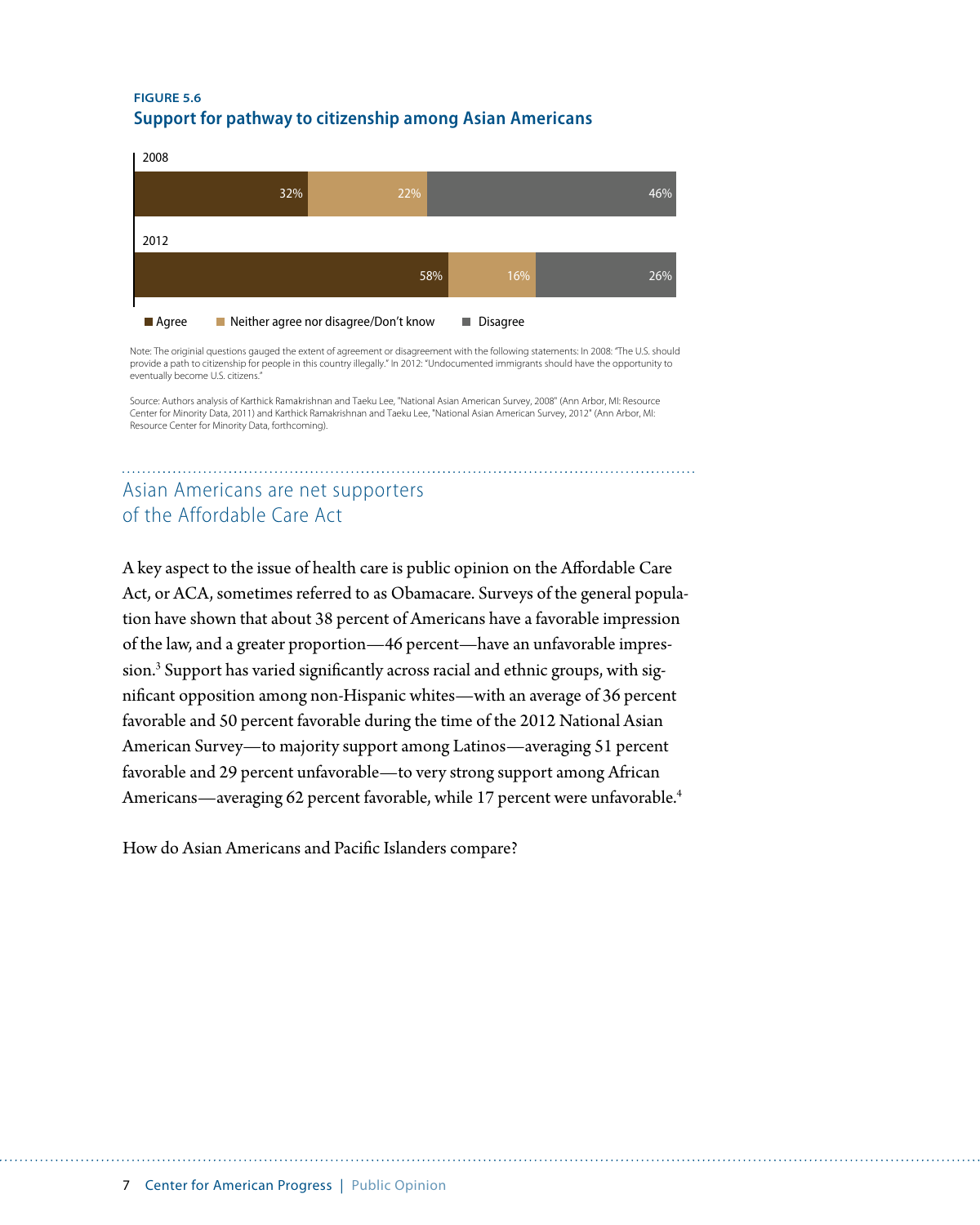#### **FIGURE 5.7 Asian American and Pacific Islander opinion on the Affordable Care Act**

Asian American

|                  |                    | 50%                |     | 34% | 15% |
|------------------|--------------------|--------------------|-----|-----|-----|
| Pacific Islander |                    |                    |     |     |     |
|                  | 37%                |                    | 31% |     | 32% |
| <b>Exercise</b>  | Neither/Don't know | <b>Unfavorable</b> |     |     |     |

Note: Numbers are rounded and may not add up to 100; The original question was: "As you may know, Congress passed a sweeping<br>health care law, the Affordable Care Act, in 2010. It was then mostly upheld by the U.S. Supreme law, do you have a generally favorable or generally unfavorable opinion of it?"

Source: Authors analysis of Karthick Ramakrishnan and Taeku Lee, "National Asian American Survey, 2012" (Ann Arbor, MI: Resource Center for Minority Data, forthcoming).

As the results indicate in Figure 5.7, Asian Americans are much more favorably inclined toward the ACA than opposed to it. About 50 percent had a favorable impression of the health care law, more than three times the proportion of those who had an unfavorable opinion of it. These indicate a level of support for the ACA that are comparable to support among Latinos and African Americans and in strong contrast to the net opposition to the ACA among whites. Pacific Islanders, by contrast, had lower support for the law, although more had a favorable opinion of the law rather than unfavorable.

## Asian Americans are the most positively inclined toward racial diversity

Finally, as we look ahead to the future demographic makeup of the United States, when no racial group will be in the majority by 2050, it is important to gauge how different groups react to this rising diversity and the extent to which they support a new equity agenda that would lift up both whites and communities of color. The Center for American Progress and PolicyLink conducted a survey in the summer of 2013 in collaboration with Latino Decisions that had a sizable sample of Asian Americans with language support in Chinese, Korean, and Vietnamese. The survey results indicate that Asian Americans are among the most open to diversity when compared to other racial groups. As measured by a 160-point scale based on 16 indicators, Asian Americans ranked an average of 96.9, when compared to 93.2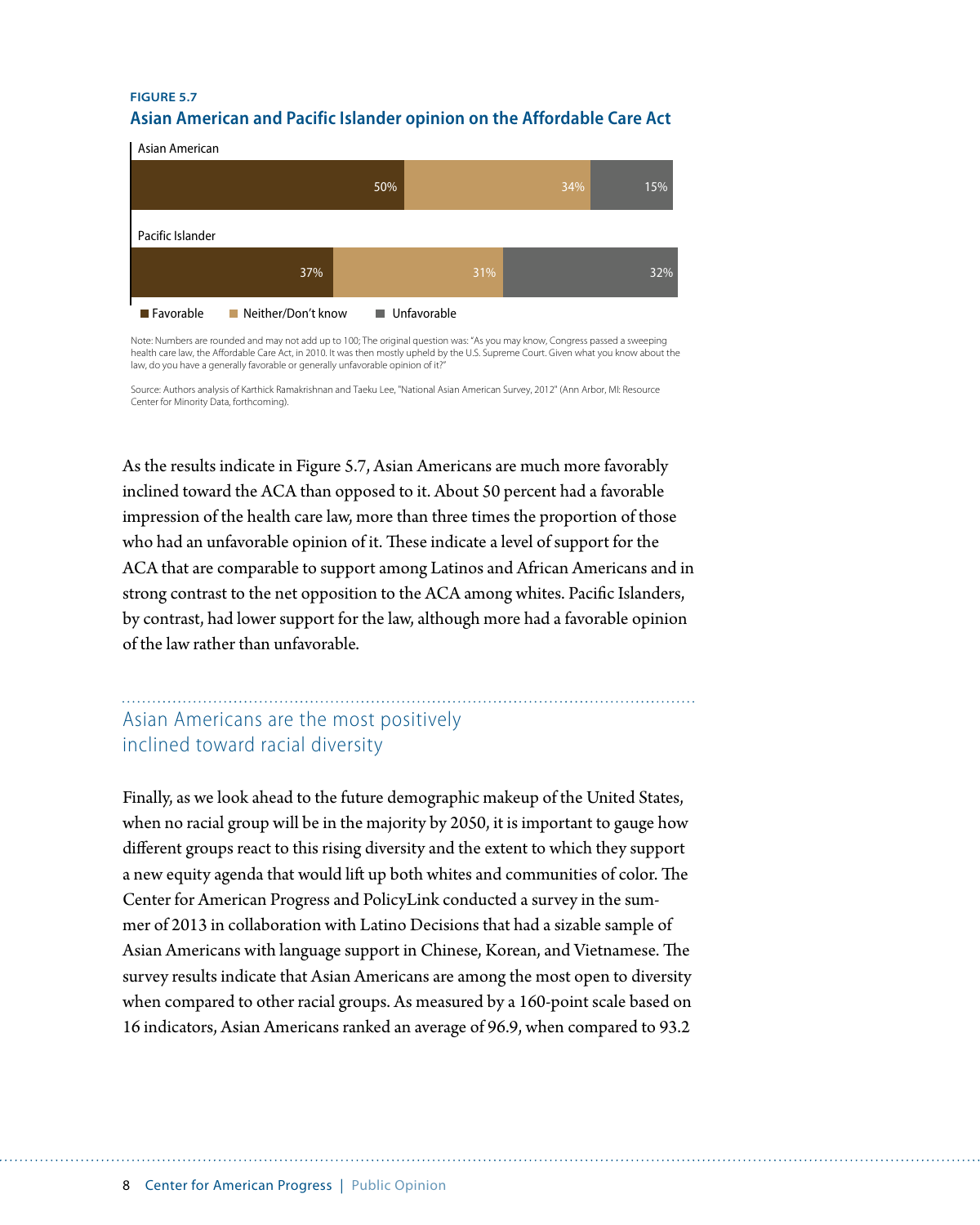among African Americans, 90.1 among Latinos, and 83.8 among whites. In Table 5.1, we present where Asian Americans stand with respect to other racial groups on their agreement that increased diversity brings various types of new opportunities. In nearly all indicators, Asian Americans rank highest or second highest in their view that increased racial diversity will bring greater opportunities.

#### **TABLE 5.1 Views on opportunities from diversity categorized by racial group**

|                                                                                                                               | <b>Total agree</b> | White | <b>African</b><br><b>American</b> | Latino | Asian |
|-------------------------------------------------------------------------------------------------------------------------------|--------------------|-------|-----------------------------------|--------|-------|
| 1. Americans will learn more from one another and be enriched by exposure to<br>many different cultures.                      | 70                 | 66    | 76                                | 75     | 87    |
| 2. A bigger, more diverse workforce will lead to more economic growth.                                                        | 69                 | 65    | 81                                | 79     | 75    |
| 3. Diverse workplaces and schools will help make American businesses more<br>innovative and competitive.                      | 69                 | 65    | 78                                | 75     | 82    |
| 4. People will become more accepting of their differences and more willing to find<br>common ground.                          | 65                 | 62    | 71                                | 69     | 70    |
| 5. With more diverse people working and living together, discrimination will<br>decrease.                                     | 61                 | 59    | 59                                | 66     | 70    |
| 6. The entry of new people into the American workforce will increase our tax base<br>and help support our retiree population. | 59                 | 55    | 65                                | 70     | 65    |
| 7. Our country's ideals of opportunity for everyone will be realized.                                                         | 49                 | 43    | 58                                | 62     | 61    |
| 8. The country's global image will improve.                                                                                   | 47                 | 41    | 59                                | 61     | 64    |

Source: Center for American Progress and Policy Link, "Building an All-In Nation: A View from the American Public."

References

Newly released reports and infographics at [http://](http://aapidata.com/opinion-participation/public-opinion/)aapidata.com/public-opinion/.

## Acknowledgements

The authors would like to thank Sono Shah of the University of California, Riverside, for his research assistance on this report series.